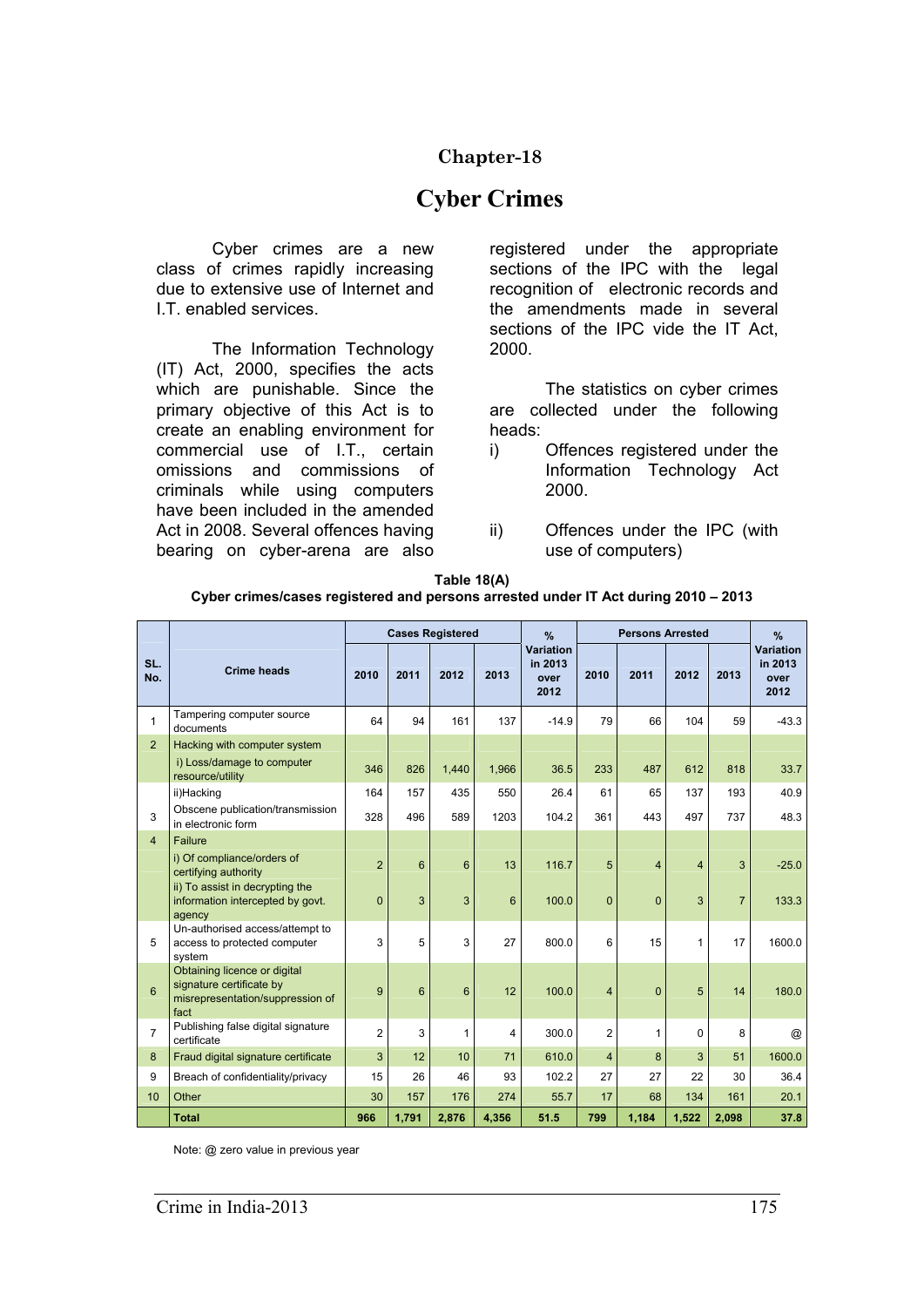#### **Cyber crimes – cases of various categories under IT Act, 2000**

 A total of 4,356 cases were registered under IT Act during the year 2013 as compared to 2,876 cases during the previous year (2012), thus showing an increase of 51.5% in 2013 over 2012. 15.6% of total such cases (681 out of 4,356 cases) were reported from Maharashtra followed by Andhra Pradesh (635 cases), Karnataka (513 cases), Uttar Pradesh (372 cases) and Kerala (349 cases).

 45.1% (1,966 cases) of the total 4,356 cases registered under IT Act 2000 were related to Loss/damage to computer resource/utility reported under hacking with computer systems. 818 persons were arrested for committing such offences during 2013. There were 1,203 cases of obscene publications/transmission in electronic form during the year 2013 wherein 737 persons were arrested. Out of 2,516 hacking cases, the cases relating to loss / damage of computer resource/utility under sec. 66(1) of the IT Act were reported as 78.1% (1,966 cases) whereas the cases related to hacking under section 66(2) of IT Act were 20.7% (550 cases). Andhra Pradesh (330) Karnataka (247), Maharashtra (246) and Madhya Pradesh (226) registered maximum cases under sec. 66(1) of the IT Act out of total 1,966 such cases at the national level. Out of the total 550 cases relating to hacking under Sec. 66(2), most of the cases (182 cases) were reported from Karnataka followed by Uttar Pradesh (71 cases) and Kerala (56 cases).

 20.3% of the 2,098 persons arrested in cases relating to IT Act, 2000 were from Maharashtra (426 persons) followed by Andhra Pradesh (296 persons). The age-wise profile of persons arrested in Cyber Crime cases under IT Act, 2000 showed that 56.7% of the offenders were in the age group 18 – 30 years (1,190 out of 2,098 persons) and 34.4% of the offenders were in the age group 30 - 45 years (722 out of 2,098 persons). Maharashtra, Kerala, Andhra Pradesh, Punjab, Madhya Pradesh and Rajasthan, Haryana and Tripura reported 17, 9, 9, 4, 2, 2, 1 and 1 respectively of juvenile offenders (below 18 years) apprehended during 2013. Further details on the State/UTwise and age-group wise profiles may be seen in **Table -18.2.** 

 Crime head-wise and agegroup wise profile of the offenders arrested under IT Act, 2000 (**Table 18.5**) reveals that 39.0% (818 out of 2,098 persons) of the offenders arrested for 'loss/damage to computer resource/utility under hacking with computer systems' of which 55.5% (454 out of 818 persons) were in the age-group 18 –30 years. 62.0% (457 out of 737 persons) of the total persons arrested for 'obscene publication/transmission in electronic form' were in the age-group of 18 - 30 years.

### **Incidences of cyber crimes registered under IPC**

Information on the cases registered under various sections of IPC which were considered as cyber crimes at all-India level is presented in **Table – 18(B).**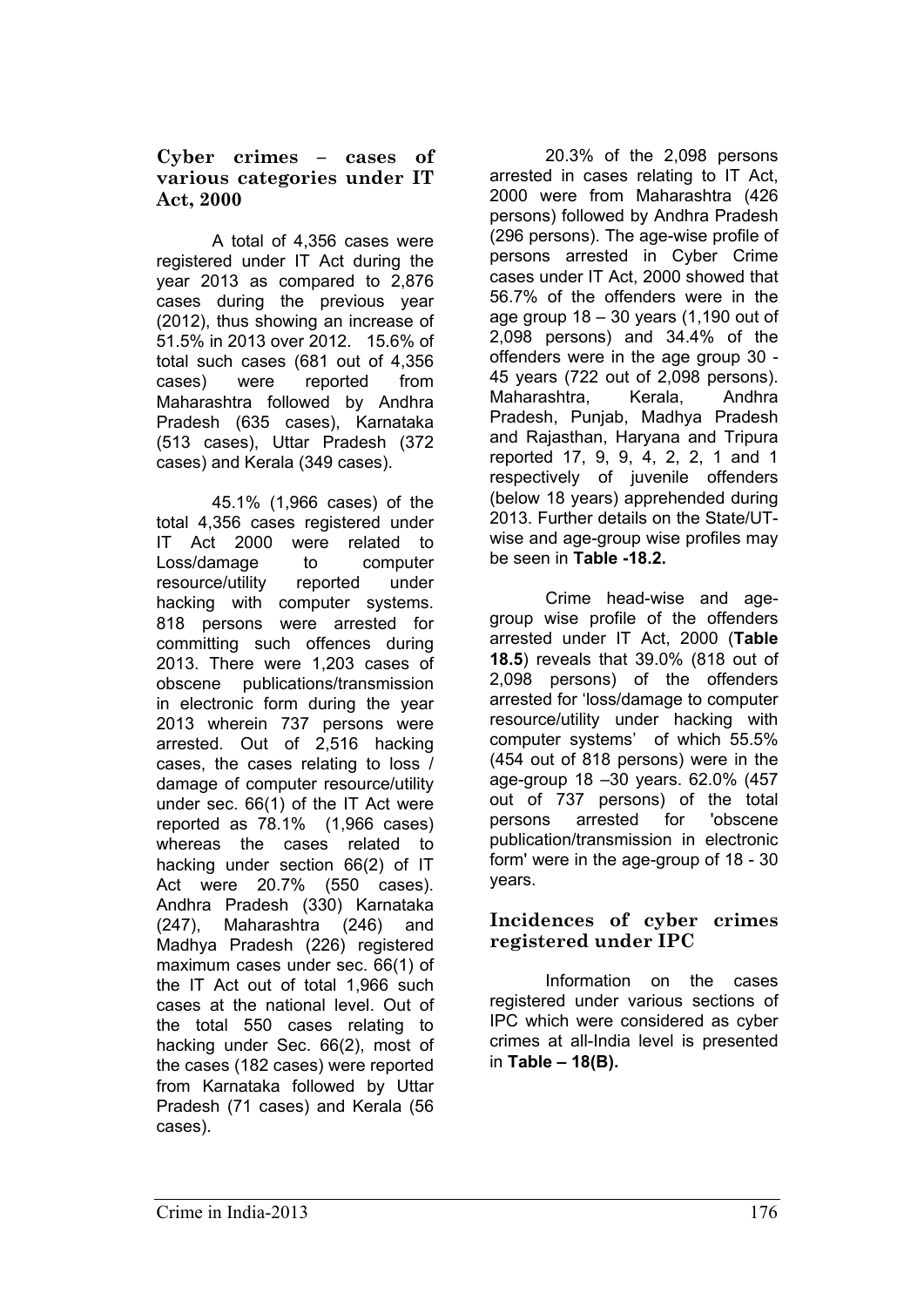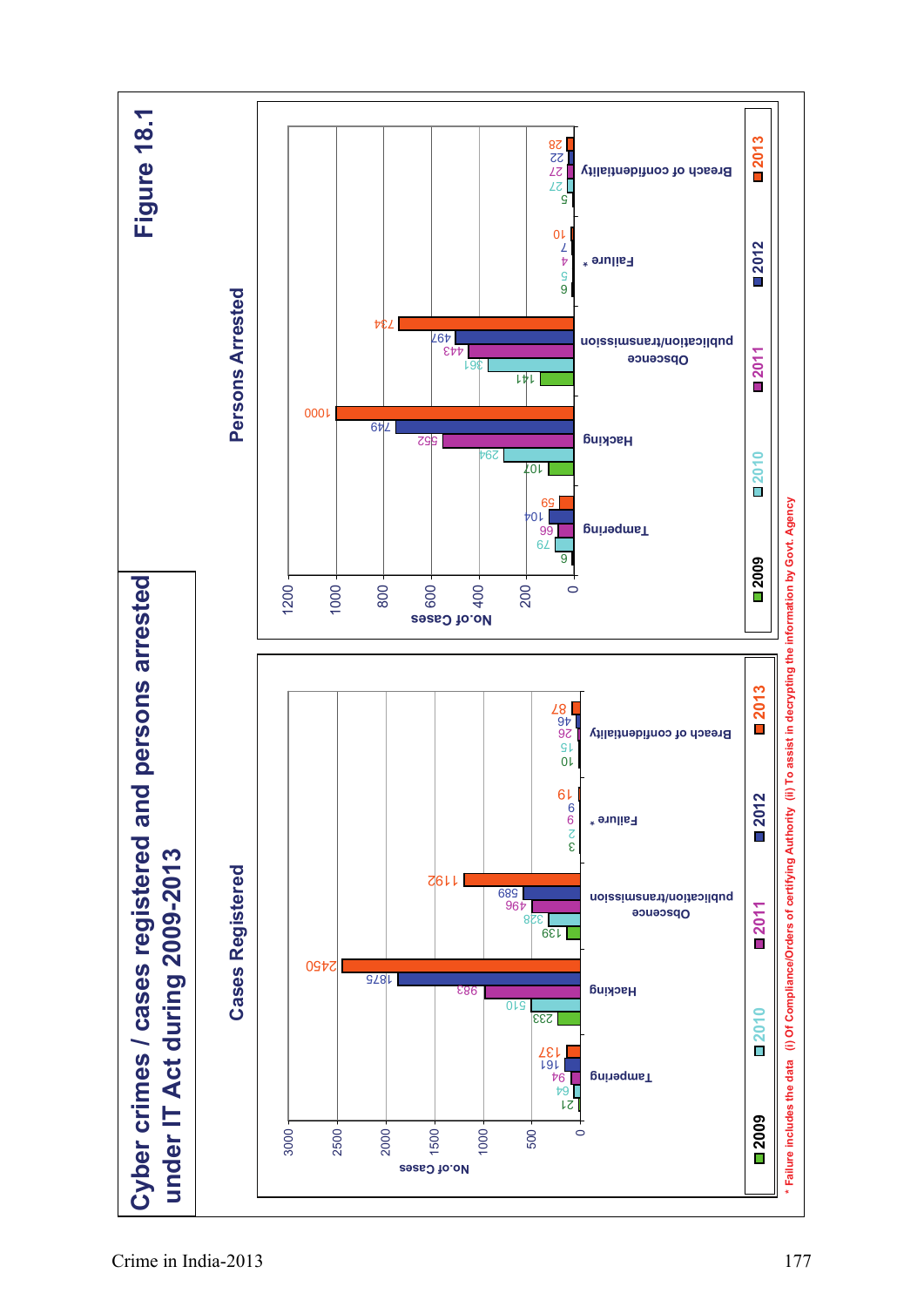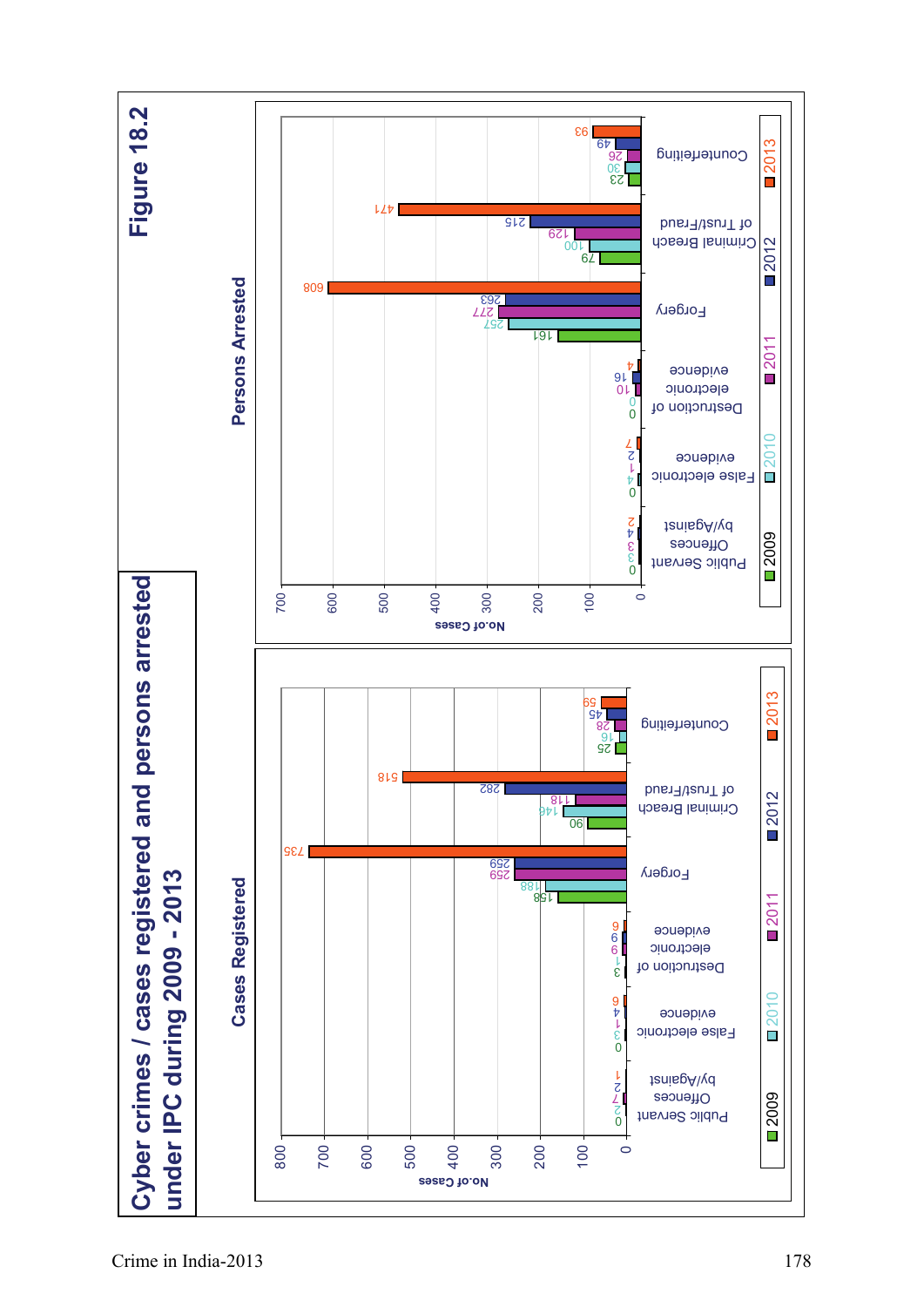**Table-18 (B) Cyber crimes/cases registered and persons arrested under IPC during 2010-2013** 

|                | <b>Crime heads</b>                    | <b>Cases Registered</b> |              |                |       |                                                           | <b>Persons Arrested</b> |                |                |                |                                               |
|----------------|---------------------------------------|-------------------------|--------------|----------------|-------|-----------------------------------------------------------|-------------------------|----------------|----------------|----------------|-----------------------------------------------|
| SI.<br>No.     |                                       | 2010                    | 2011         | 2012           | 2013  | $\frac{9}{6}$<br><b>Variation</b><br>in 2013<br>over 2012 | 2010                    | 2011           | 2012           | 2013           | %<br><b>Variation</b><br>in 2013<br>over 2012 |
| 1              | Offences by/against public<br>servant | $\overline{2}$          | 7            | $\overline{2}$ | 1     | $-50.0$                                                   | 3                       | 3              | 4              | 2              | $-50.0$                                       |
| 2              | False electronic evidence             | 3                       | $\mathbf{1}$ | $\overline{4}$ | 6     | 50.0                                                      | $\overline{4}$          | $\overline{1}$ | $\overline{2}$ | $\overline{7}$ | 250.0                                         |
| 3              | Destruction of electronic<br>evidence |                         | 9            | 9              | 6     | $-33.3$                                                   | 0                       | 10             | 16             | 4              | $-75.0$                                       |
| $\overline{4}$ | Forgery                               | 188                     | 259          | 259            | 747   | 188.4                                                     | 257                     | 277            | 263            | 626            | 138.0                                         |
| 5              | Criminal breach of trust/fraud        | 146                     | 118          | 282            | 518   | 83.7                                                      | 100                     | 129            | 215            | 471            | 119.1                                         |
| $6\phantom{1}$ | Counterfeiting                        |                         |              |                |       |                                                           |                         |                |                |                |                                               |
|                | i) Property Mark                      | 1                       | 6            | 21             | 10    | $-52.4$                                                   | $\overline{2}$          | 8              | 13             | 34             | 161.5                                         |
|                | ii) Tampering                         | 8                       | 5            | 19             | 8     | $-57.9$                                                   | 12                      | $\overline{7}$ | 26             | 10             | $-61.5$                                       |
|                | iii)Currency/stamps                   | $\overline{7}$          | 17           | 5              | 41    | 720.0                                                     | 16                      | 11             | 10             | 49             | 390.0                                         |
| $\overline{7}$ | <b>Total</b>                          | 356                     | 422          | 601            | 1,337 | 122.5                                                     | 394                     | 446            | 549            | 1,203          | 119.1                                         |

#### **Cyber crimes – cases of various categories under IPC Section**

A total of 1,337 cases were registered under various sections of IPC during the year 2013 as compared to 601 such cases during 2012, thus showing an increase of 122.5%. Uttar Pradesh reported maximum number of such cases (310 out of 1,337 cases i.e. 23.2%) followed by Maharashtra 16.9% (226 cases), Haryana 15.8% (211 cases) and West Bengal 9.9% (132 cases). Majority of the crimes, out of total 1,337 cases registered under IPC, fall under 2 categories viz. forgery (747 cases) and criminal breach of trust or fraud (518 cases). Although such offences fall under the traditional IPC crimes, these cases had the cyber overtones wherein computer, Internet or its enabled services were present in the crime and hence they were categorised as cyber crimes under IPC. Cyber forgery (747 cases) accounted for 0.70% out of the 1,07,330 cases reported under cheating. Cyber frauds (518 cases) accounted for 2.6% of the total

criminal breach of trust cases under IPC (19,627 cases).

 The crime head and State / UT-wise analysis of cyber crimes under IPC are presented in **Table 18.7**. Cyber forgery cases were the highest in Uttar Pradesh (219 cases) followed by Maharashtra (215 cases), Haryana (81 cases), Bihar (44 Cases) and Odisha (34 Cases). The cases of cyber fraud were highest in Haryana (122 cases) followed by West Bengal (96 cases), Uttar Pradesh (89 cases), Bihar (72 cases) and Madhya Pradesh (41 cases).

 A total of 1,203 persons were arrested in the country for cyber crimes under IPC during 2013. 52.0% (626 persons) of these offenders were arrested for offences under 'cyber forgery', 39.2% (471 persons) for 'criminal breach of trust/fraud' (**Table 18.4**).